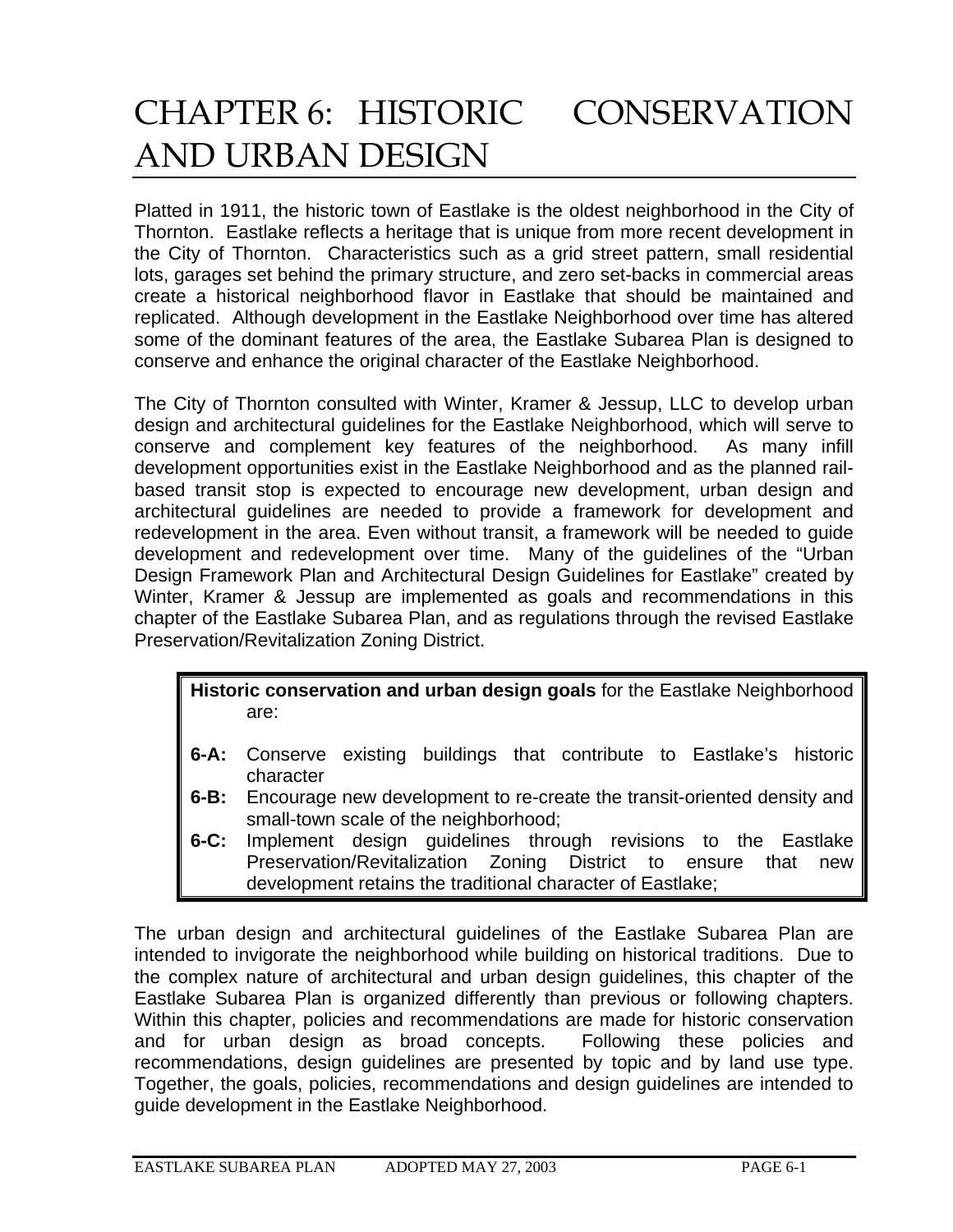#### **Master Plan Accomplishments**

The Eastlake Master Plan included many recommendations intended to preserve and enhance the character of the historic town of Eastlake. However, few of the recommendations have been implemented, save the creation of the Eastlake Preservation/Revitalization zoning district. The urban design and architectural guidelines created by Winter, Kramer & Jessup included in this chapter of the Eastlake Subarea Plan build upon and strengthen the previous recommendations of the Eastlake Master Plan, given existing conditions and development pressures.

## **Existing Conditions**

The historic town of Eastlake is a unique enclave surrounded by the typical suburban development of the City of Thornton. Established along the Union Pacific Railroad tracks to serve the surrounding agricultural community, the town of Eastlake is built in a more traditional neighborhood pattern, with a grid street pattern and a pedestrian scale to the streetscape. This historical development pattern helps to support transitoriented development, as was evident in the early 1900's in Eastlake.

#### Residential Character

Most Eastlake homes have traditionally been one to two stories in height and modest in size. The majority have either no garages or freestanding garages in the side or rear yard. Eastlake was originally subdivided into lots 25' X 125" (3,125 square feet) in size. Today, most homes are built on two or more lots. Where Eastlake's alleys are improved, they provide secondary access to some of the properties. Few of the houses have attached garages. The mature trees and landscaping greatly enhance the physical appearance of the community.

There is not a particular architectural style found in all residential buildings within Eastlake. However, most residential structures in the neighborhood are similar in building form, displaying simple forms with gabled roofs. The traditional veneer of the residential buildings has been horizontal tongue and groove wood siding. Over time, however, some homeowners have covered the wood siding with aluminum lap siding, stucco exteriors and some are clad in brick. The Eastlake Subarea Plan seeks to encourage development that complements and maintains the most traditional building forms in the Eastlake Neighborhood.

## Non-Residential and Mixed Use Character

While non-residential structures in the Eastlake Neighborhood have varied architectural styles, general themes emerge when the non-residential structures are examined on a block-by-block or building-by-building basis. Along Lake Avenue, the core commercial area of the Eastlake Neighborhood, the majority of buildings are built to the sidewalk, with little or no setback, have brick or lap siding facades and flat roofs. Most commercial buildings are one story tall with stepped parapets. The traditional massing and scale, in which no buildings dominate the block, helps to promote a pedestrian scale environment in Eastlake's commercial area. Along First Street, another non-residential subarea within Eastlake, structures are more residential in scale, often with pitched roof, set back at least 15 feet from the street. The policies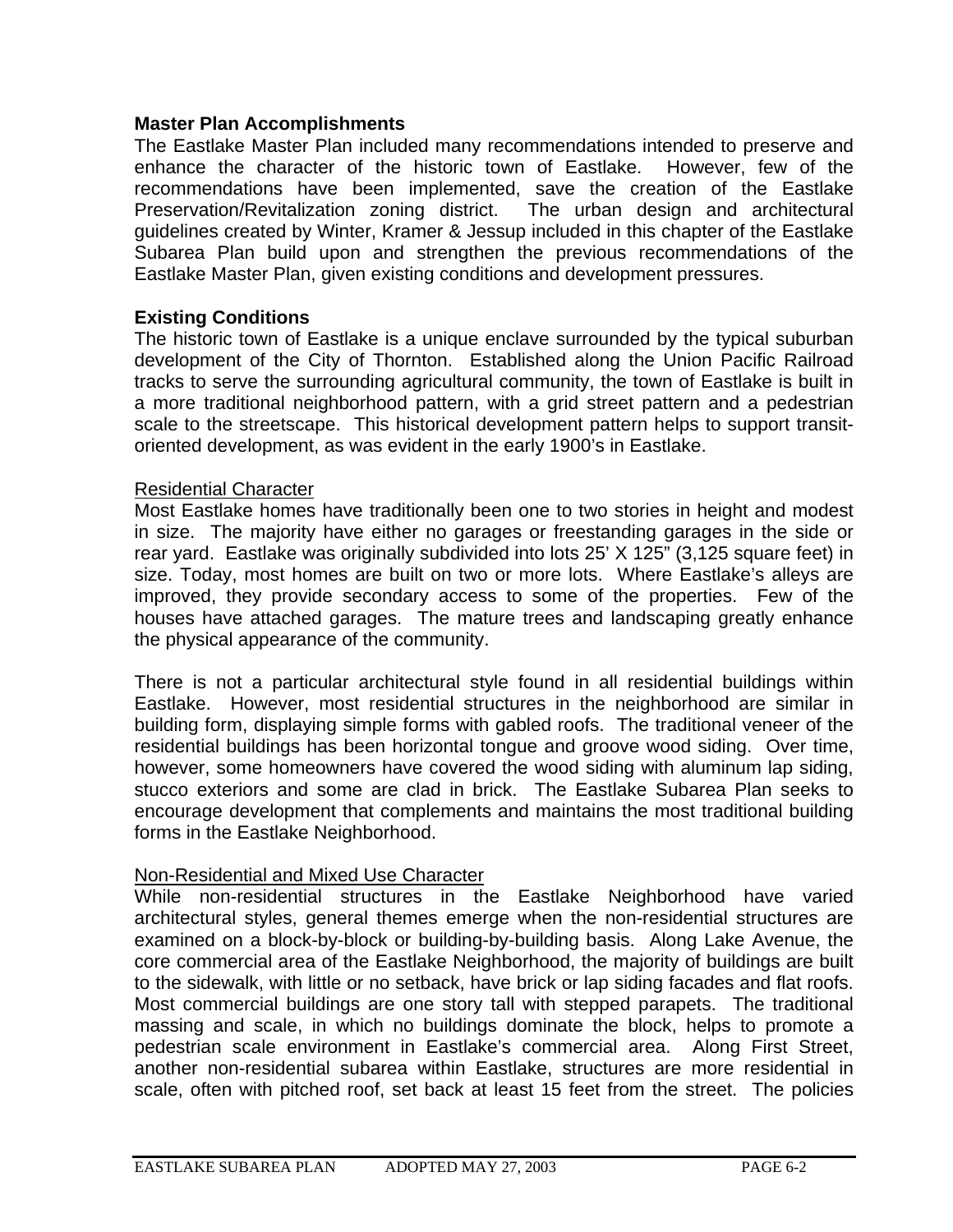and recommendations of the Subarea Plan seek to conserve and complement those non-residential forms that are most historic in Eastlake.

# **Policies and Recommendations**

The policies and recommendations for historic conservation and urban design are intended to identify broad actions to conserve and maintain the historic character of Eastlake. Following this section, topic specific design guidelines will be established for particular land use types in Eastlake.

# **Historic conservation policies and recommendations** include:

- **6-1:** Pursue State Landmark Designation for the two eligible historic buildings in Eastlake;
- **6-2:** Create a local historic preservation ordinance. An ordinance of this type would allow historic structures to be deemed significant at the local level, even when State landmark designation is unavailable;
- **6-3:** Examine methods to encourage Eastlake property owners to preserve and maintain the historic character of the area. Possible methods include loans and/or grants for the maintenance and restoration of historic buildings and development incentives for structures that contribute to the character of Eastlake;

**Urban design policies and recommendations** for the Eastlake Neighborhood are:

- **6-4:** Require infill and new development to complement the historical character of Eastlake;
- **6-5:** Maintain historical set-backs, building orientation and architectural features such as mass, scale, form, and materials;

## **Design Guidelines**

The following is a list of topic-specific design recommendations for preserving and enhancing the traditional character of the Eastlake Subarea.

## Residential Urban Design Guidelines

- 1. Street Elements
- a. *Maintain the informal character of the right-of-way.*



The established streetscape is one of the most important aspects of a neighborhood in terms of its overall character. Eastlake's residential streets are wide and without sidewalks, creating a quiet, rural quality. This tradition should continue.

Eastlake's residential streets have an informal character that should be maintained.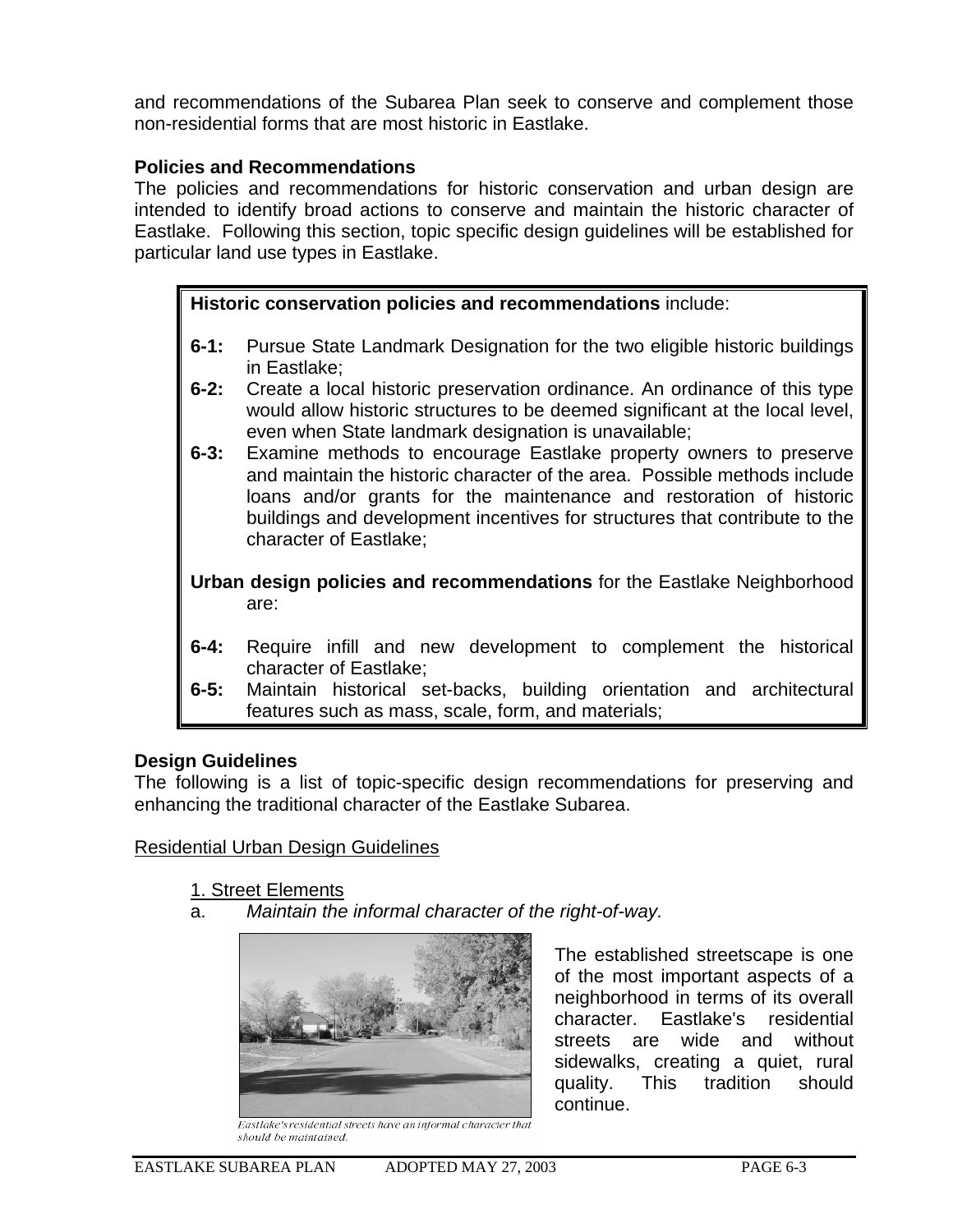- b. *Maintain the traditional character of alleys.* Alleys accommodate service functions and provide pedestrian connections and secondary vehicle access. Alleys contribute to the character of the neighborhood, especially in the manner in which small buildings and fences define their boundaries. The traditional scale and width of alleys should be maintained.
- c. *Provide access to parking from an alley, when feasible.*

In much of the neighborhood, parking traditionally was located in detached garages with access from alleys. This approach should be encouraged.



Access to private lots from alleys should be maintained and enhanced.

- 2. Site Planning
- a. *Maintain the traditional character of a front yard*.



A front yard begins at the public sidewalk, continues to the semiprivate porch and ends at the front door. This sequence enhances the pedestrian environment and contributes to the character of the neighborhood; it

should be maintained.

b. *Orient the front of a building to the street*.

A typical house faces the street and is often sheltered by a one-story porch. This helps to establish a sense of scale and to "animate" the neighborhood. It is a feature that should be maintained.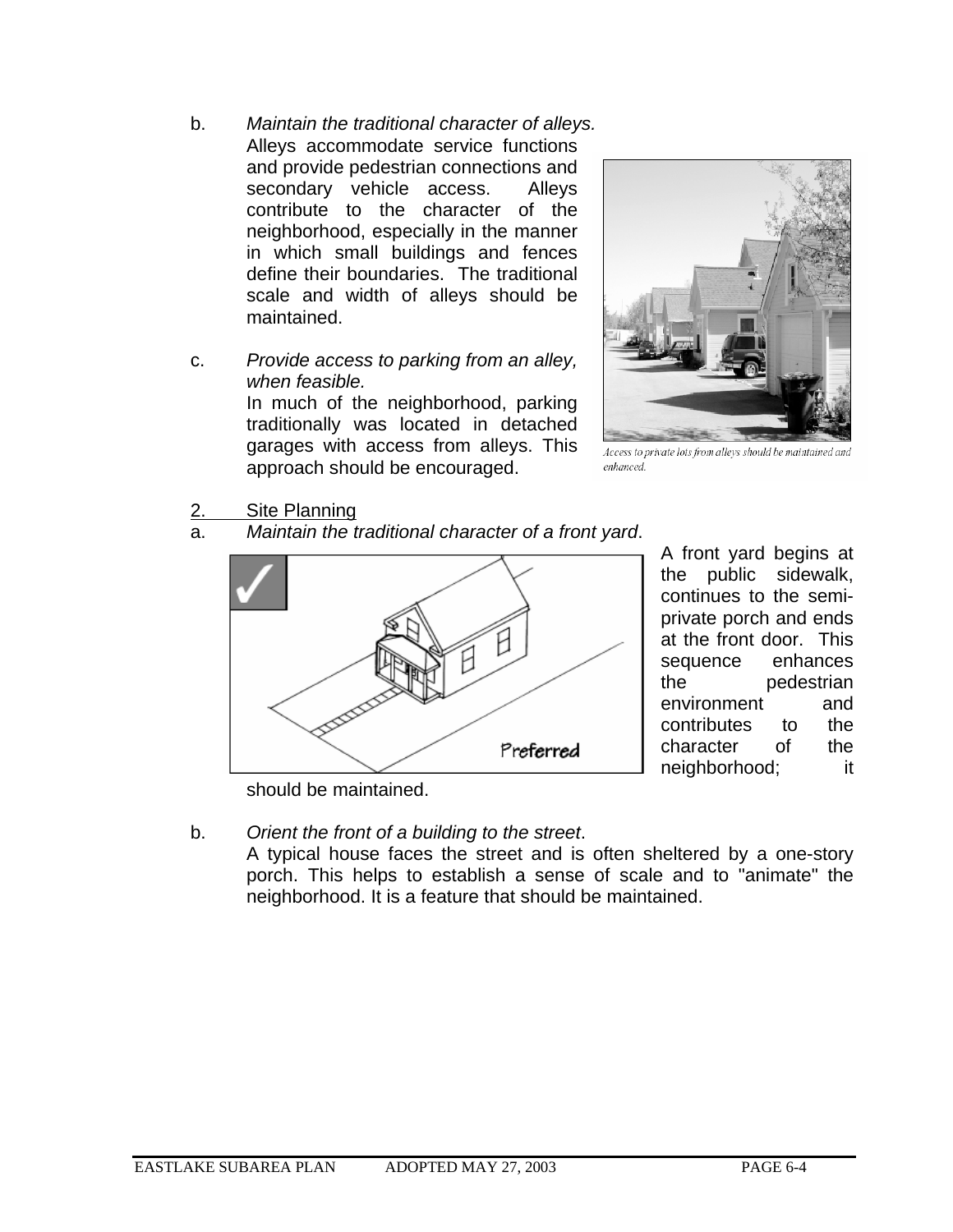- c. *Maintain the line of building fronts on the block.* 
	- A front yard serves as a transitional space between the "public" sidewalk and the "private" building entry. In many blocks, front yards are similar in depth, which contributes to a sense of visual continuity. This is a key feature and, therefore, maintaining this line is important.



 d. *Minimize the visual appearance of parking areas through buffering, setbacks and other tools.* 

The inappropriate design of parking areas can have a negative impact on the neighborhood. In order to enhance the pedestrian-orientation of the neighborhood, the visual impacts of cars should be minimized. The best ways are to set parking areas back from the front of a house or integrate them into its design. Note that there are a variety of methods used to provide parking in the neighborhood, none of which would be considered an important character-defining feature to a site. Therefore, the goal in creating on-site parking should be to devise a design solution that does not negatively impact the pedestrian quality of the neighborhood, for example by using screening techniques such as landscaping and berms.

e. *A fence should be in character with those seen traditionally*.

Typically, where fences were seen, they were used to enclose side and rear yards. They were low and appeared semi-transparent. Wood pickets or thin metal members were typical. This pattern should continue.

- 3. Building Mass, Scale & Form
- a. *A building should reinforce a sense of human scale in the neighborhood.*
- The mass and scale of buildings are important design issues in the neighborhood. The traditional scale of single family houses dominates the area, enhancing the pedestrian-friendly character of the streets. To the greatest extent possible, new construction should maintain this human scale. While new buildings are typically larger than many older structures, new construction should not be dramatically larger, causing the visual continuity of the neighborhood to be compromised.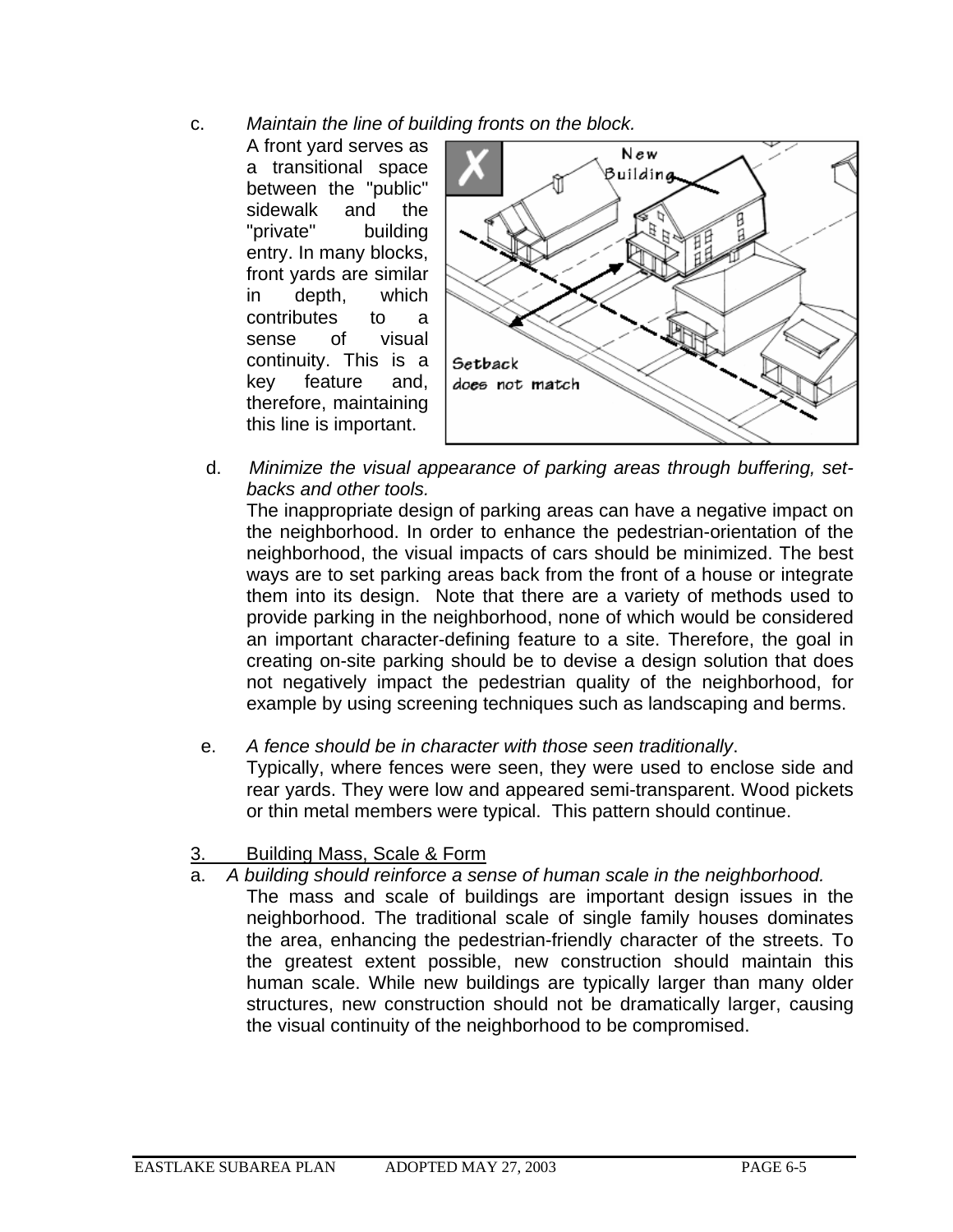- b. *Building forms should be similar to those seen traditionally.* A similarity of building forms also contributes to a sense of visual continuity. In order to maintain this feature, a new building should have a basic form that is similar to that seen traditionally.
- c. *Roofs should appear similar to those seen traditionally in the neighborhood*. The character of the roof is a major feature of buildings in Eastlake. When repeated along the street, the repetition of similar forms contributes to the sense of visual

continuity. This should be maintained.



Simple rectangular building forms with sloping roofs are preferred.

- 4. Building Materials
- a. *Building materials should appear similar to those used traditionally in the neighborhood.*  Building materials of new structures and additions to existing structures should contribute to the visual continuity of the neighborhood. They should appear similar to those seen traditionally to establish a sense of visual continuity.
- b. *Roof materials should be similar to those used traditionally in the neighborhood.*

# 5. Architectural Character

a. *A new building should be visually compatible with traditional structures without being a direct copy.* 

Features such as one-story porch elements which define entries, columns, posts and brackets contribute to the sense of character of the

street and add visual interest for pedestrians. The continued use of these elements with new construction is encouraged.

b. *Porch elements should be similar to those seen traditionally.* 

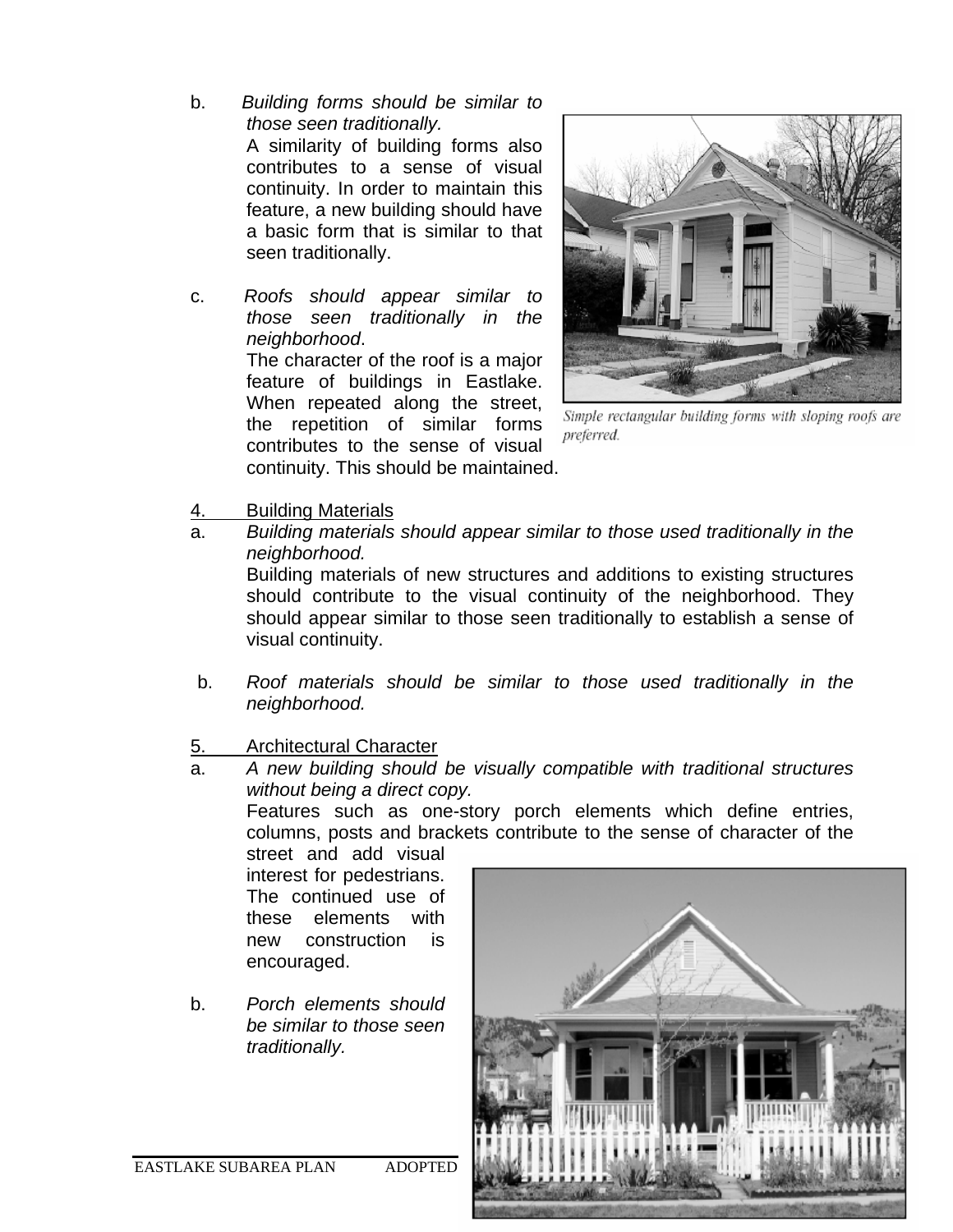- c. *Window and door designs for new buildings should be similar to those seen traditionally in the neighborhood.*  The similarity of window and door size and location between buildings contributes to a sense of visual continuity along the street. In order to maintain this existing character, new buildings should incorporate typical window and door proportions and placements seen traditionally.
- 6. Secondary Structures
- a. *Locate a secondary structure to the rear of the lot, behind the primary structure.*  When they were used, sheds and garages were relatively simple. The tradition of detached secondary structures is encouraged because this reduces the overall perceived mass of building on the site.
- b. *Building forms should be similar to those seen traditionally.*

A similarity of building forms also contributes to a sense of visual continuity. In order to maintain this feature, a new secondary structure should have a basic form that is similar to that seen traditionally.

- c. *Roofs should appear similar to those seen traditionally in the neighborhood.*  The character of the roof is a major feature of buildings in Eastlake. When repeated along the street, the repetition of similar forms contributes to the sense of visual continuity. This should be maintained.
- 7. Additions
- a. *Design an addition to be compatible with the main house.*

When planning an addition, consider the effect the addition will have on the existing building. The addition should be recognized as a product of its own time and the loss of the building's traditional features should be minimized. A design for a new addition that would create an appearance inconsistent with the original character of the building should be discouraged.

- b. *A new addition should be compatible in mass, scale and form with the primary building.* An addition to an existing structure can radically change its perceived scale and character if inappropriately designed. Keeping the size of the addition small, in relation to the main structure, will help minimize its visual impacts.
- c. *Use roof forms and roof pitches on additions that are compatible with the main house.*
- d. *A roof-top addition should not visually overpower the primary structure.*  Additional space can be created by adding dormers to an attic, "saddle" dormers or "camelbacks" to cottages or "monitors" on Bungalows. If these alterations are designed to be in proportion with the main structure,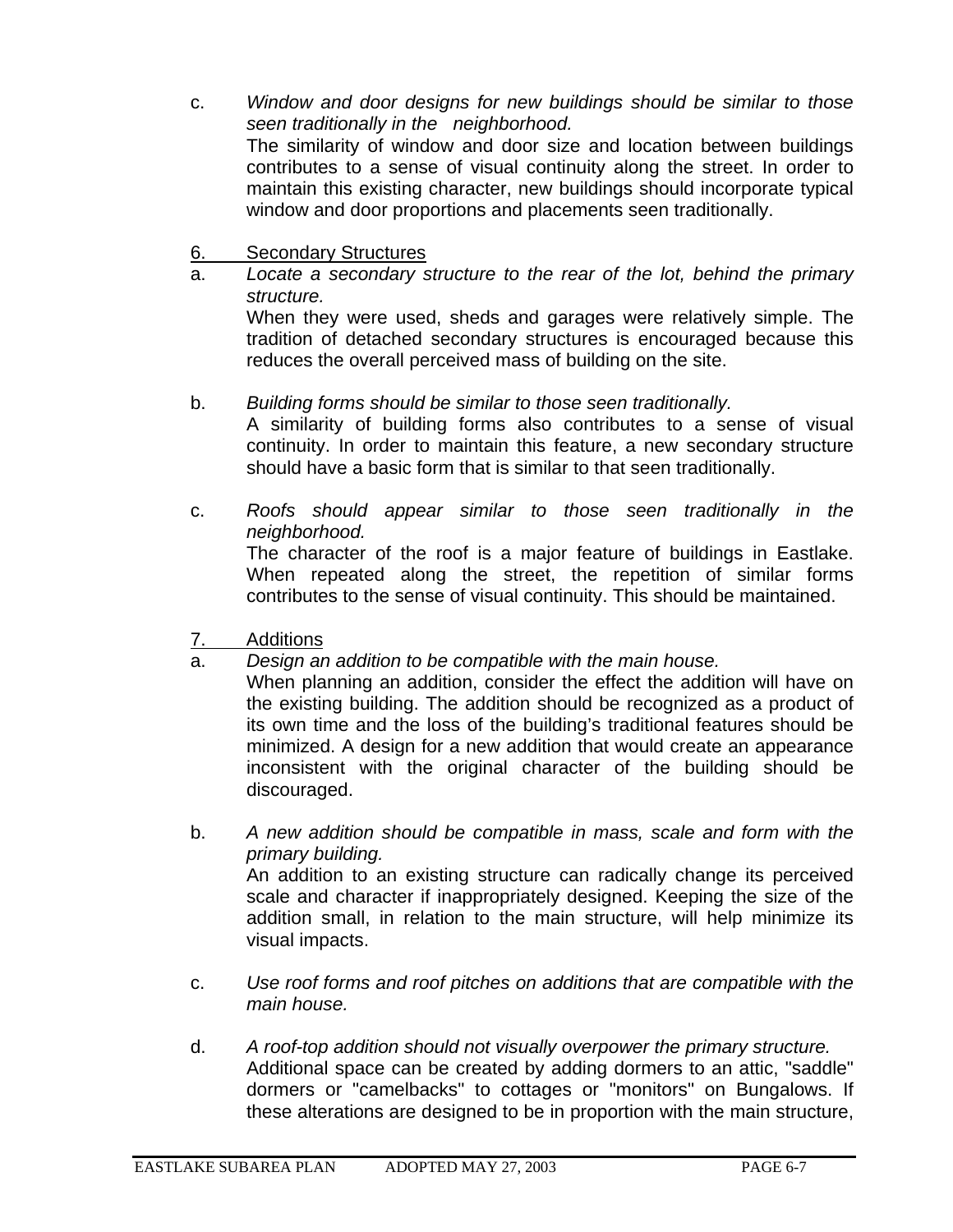they may have a smaller design impact on the structure compared with other approaches.

## Non-Residential & Mixed Use Urban Design Guidelines

- 1. Urban Design
- a. *A project should be designed for the pedestrian at a human scale and provide visual interest along the street.*

The Eastlake Neighborhood should continue to develop as a pedestrian-oriented environment. Streets, sidewalks and pathways should encourage walking, sitting and other pedestrian activities; buildings should be visually interesting to invite exploration of the area by pedestrians. Existing pedestrian routes should be enhanced.



Use typical facade components in new designs to encourage pedestrian activity: A) provide a recessed entry, B) use large surfaces of glass on the first floor, C) consider smaller, vertical windows on upper floors, D) cap the building with a cornice or parapet, and  $E$ ) express the typical building width and height found on the block.

- b. *New streetscape elements should be designed to reflect the traditional character of the neighborhood.*  Street furnishings, including bicycle racks, waste receptacles and light standards, are features that did not appear traditionally in the neighborhood. It is important that the character of these elements not impede one's ability to interpret the traditional character of the area. Street furniture should be simple in character. Street lights within the commercial areas should be compatible with the traditional character of Eastlake.
	- c. *Maintain the traditional character of alleys.* Alleys accommodate service functions and provide pedestrian connections and secondary vehicle access. Alleys contribute to the character of the neighborhood, especially in the manner
	- in which buildings define their boundaries. d. *Provide access to parking from an alley, when feasible.*  In addition to providing service access

to businesses in the Eastlake commercial area, alleys typically provided some parking. The alleys

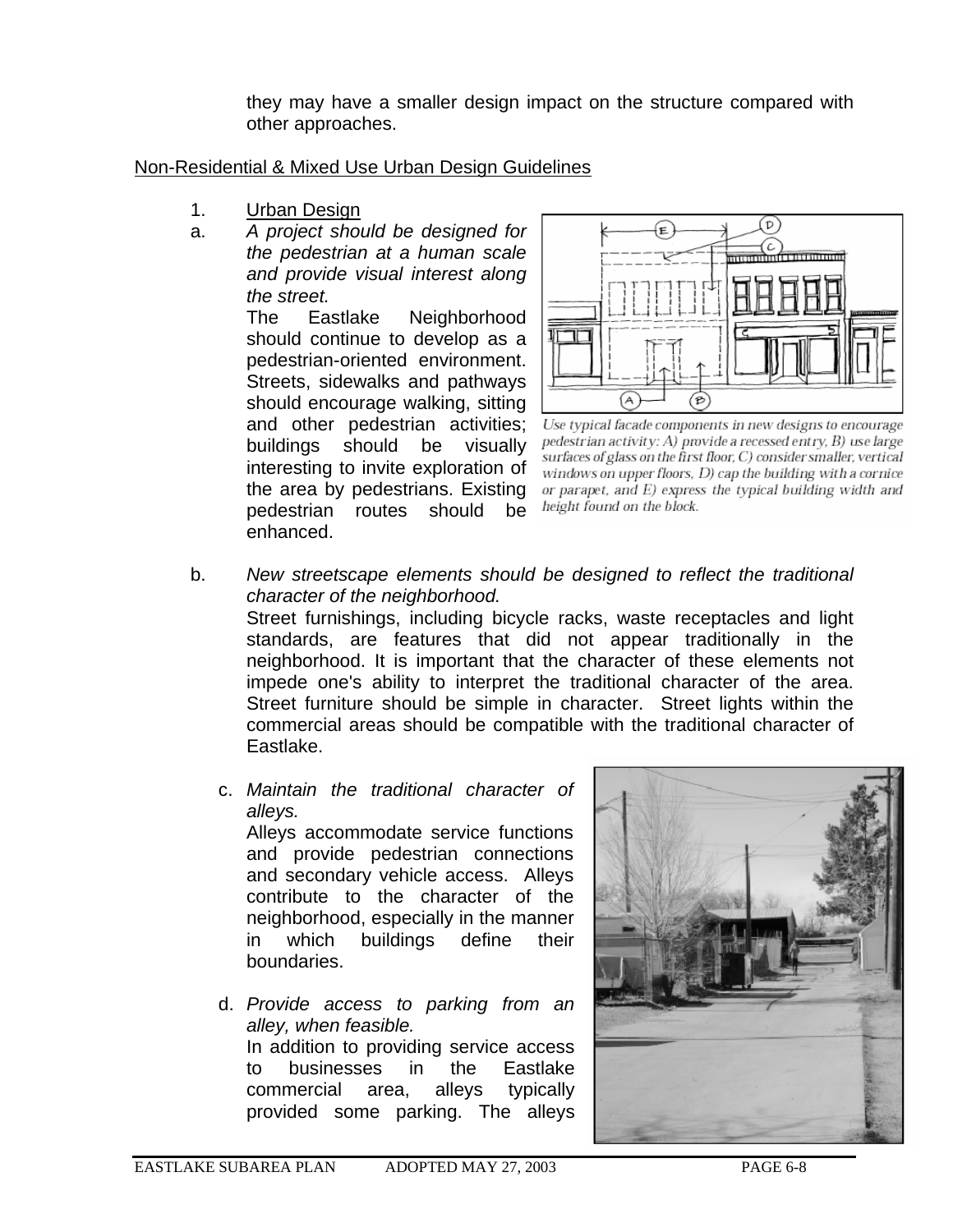parallel to First and Second Streets are shared between commercial and residential users. This arrangement should continue.

- 2. Site Design
	- a. *Maintain the traditional siting pattern and alignment of buildings in the commercial area.*

Buildings in the Lake Avenue commercial area were traditionally aligned immediately at the inside walkway edge. Those along First Street were set back from the right-of-way to maintain consistency with adjacent residences. Traditionally, a building was oriented with its primary wall planes in line with the parcel's property lines. Since most buildings were rectangular in form, this siting pattern helped reinforce the image of the grid street pattern. These traditional patterns of building alignment and orientation should be maintained.

b. *Maintain the traditional character of site and building lighting.* 

The character and level of lighting is a special concern, especially for security issues. It should, however, be a subordinate element. Traditionally, most exterior lights used incandescent lamps that were relatively low in intensity and were shielded with simple shades. This overall effect should be continued.



Prevent glare onto adjacent properties by using shielded and focused light sources that direct light onto the ground.

c. *The visual impacts of parking areas should be minimized.* 

The automobile was not a part of the Eastlake commercial area's heritage, so room was not made for parking. The visual impact of new parking areas, therefore should be minimized through screening, berms, and other design techniques.

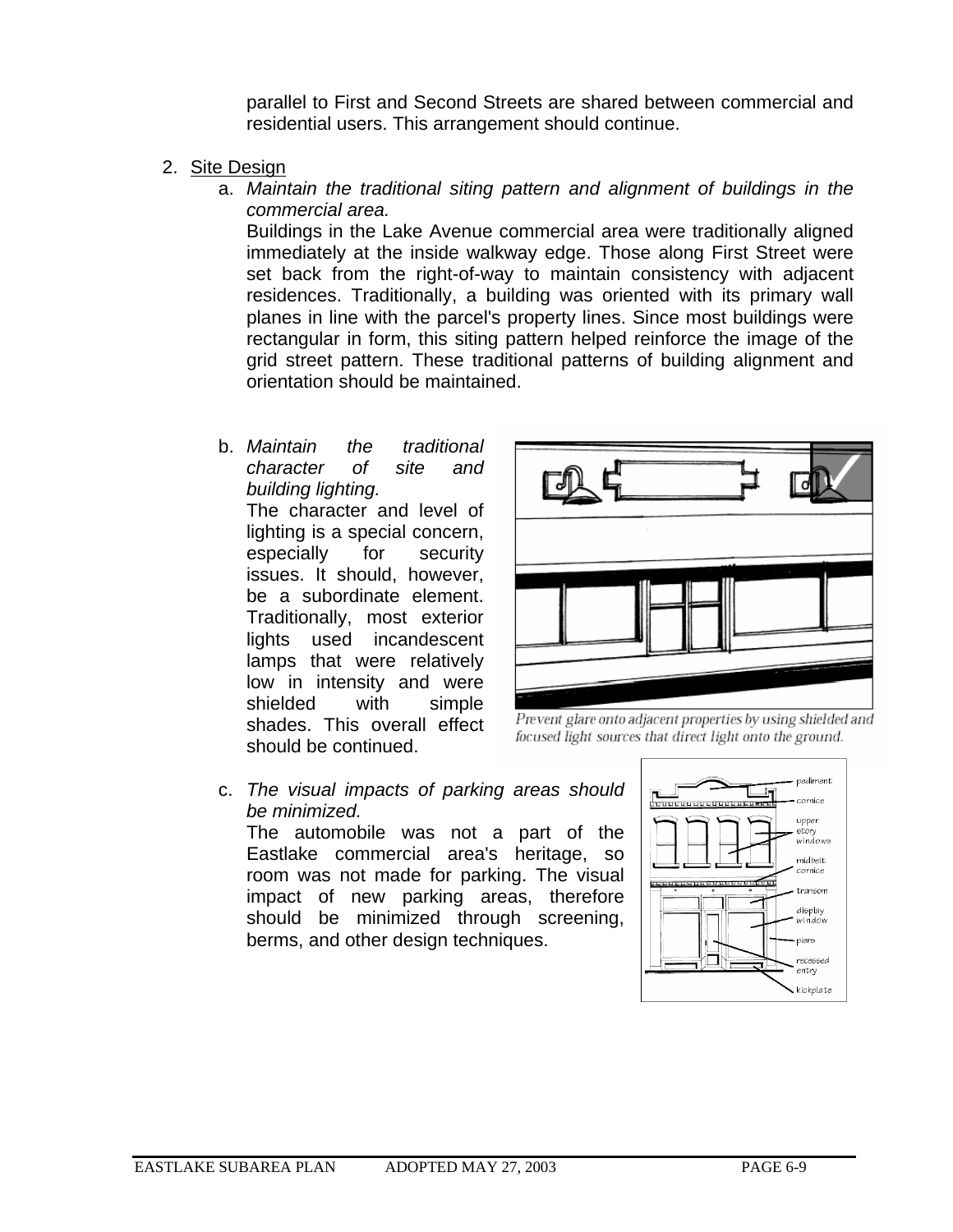# 3. Mass, Form & Scale – Business and Transit-Oriented Zones

a. *Building forms should be similar to those seen traditionally.* 

One of the most prominent unifying elements of the commercial area is the similarity in building forms. Commercial buildings were simple rectangular solids, deeper than they were wide, typically one- to twostories in height. This characteristic is important and should be continued in new projects. Commercial roof forms typically appeared flat and had parapets.

b. *Buildings should appear similar in scale to buildings found traditionally in the area.* 

Patterns are created along the street by the repetition of similarly-sized building elements. For example, uniform facade widths evenly spaced along the street create a rhythm that contributes to the visual continuity of the area. These features and similar patterns are some of the most important characteristics of the commercial area and should be respected in all projects.

- 4. Building Mass, Form & Scale Office and Service Zones
	- a. *Building forms should be similar to those seen traditionally in the residential area.*

The character of the Office Zone was traditionally residential. While office and small commercial uses now dominate this area, the residential character should be maintained. Traditionally, these buildings were simple rectangular solids, one- to two stories in height, with sloping roof forms.

b. *Buildings should appear similar in scale to buildings found traditionally in the residential area.* 

The traditional scale of single family houses dominates the area, enhancing its pedestrian-friendly character and providing a transition

from higher intensity commercial uses to lower intensity residential uses. New construction should not be dramatically larger than typical residential structures, causing the area to portray a more commercial character.

- 5. Building Materials
	- a. *Building materials should be similar to those used traditionally in the area.*  Materials used in the area should appear similar to those used traditionally.



Materials should be similar to those used traditionally. Although not built with stone, the newer building (right) EASTLAKE SUBAREA PLAN ADOPTED MAY uses a similarly colored masonry material to the traditional building (left).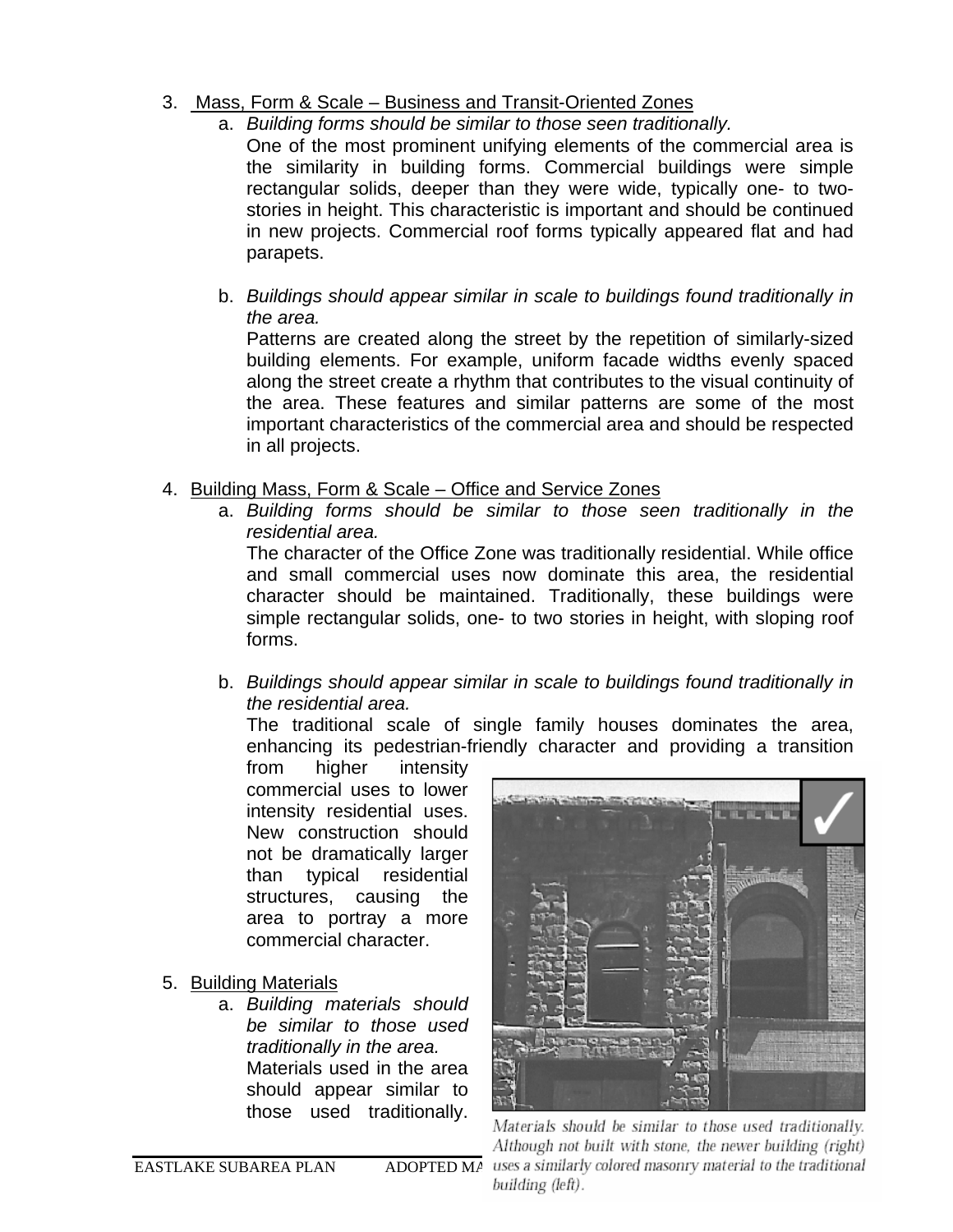Brick is the most common material for traditional buildings in the commercial area; however, wood and stucco were also used. Buildings in the Office Zone were traditionally residential. New buildings in this area should use typically residential materials, such as wood lap or board and batten siding or stucco.

- 6. Architectural Features
	- a. *Architectural features should be used with restraint.*

The diversity of facade elements greatly contributes to the character of the commercial streets in the Eastlake neighborhood. In particular, windows, details, ornaments and cornice moldings reoccur frequently. Architectural details on new buildings should be similar in scale and reflect the simple character of those seen traditionally.

b. *Maintain the traditional character and diversity of storefront designs seen in the area.* 

Traditionally, buildings in the commercial area were simple in character. Regardless of stylistic treatment, a new building should appear simple in form and detail, in keeping with the Eastlake tradition. Buildings should be visually compatible with older structures in the area without being direct copies of traditional buildings.

c. *Building entrances should appear similar to those used traditionally.*  An entrance is an important character-defining feature of a commercial structure. It gives scale to a building and provides visual interest to the composition of a facade.



Alternative designs that are contemporary interpretations

- d. *Windows, their openings, proportions and treatments should be similar to those seen traditionally.*
- e. *Mechanical equipment, service areas and security devices should be screened or otherwise visually minimized.*  New technologies in heating, ventilating and telecommunications have introduced mechanical equipment where they were not seen traditionally. Service areas, including loading areas and storage areas for trash and recycling containers, are also site functions not seen traditionally. Whenever feasible, the visual impacts of such systems should be minimized through screening or other design techniques so the traditional character of the area or building is not negatively affected.